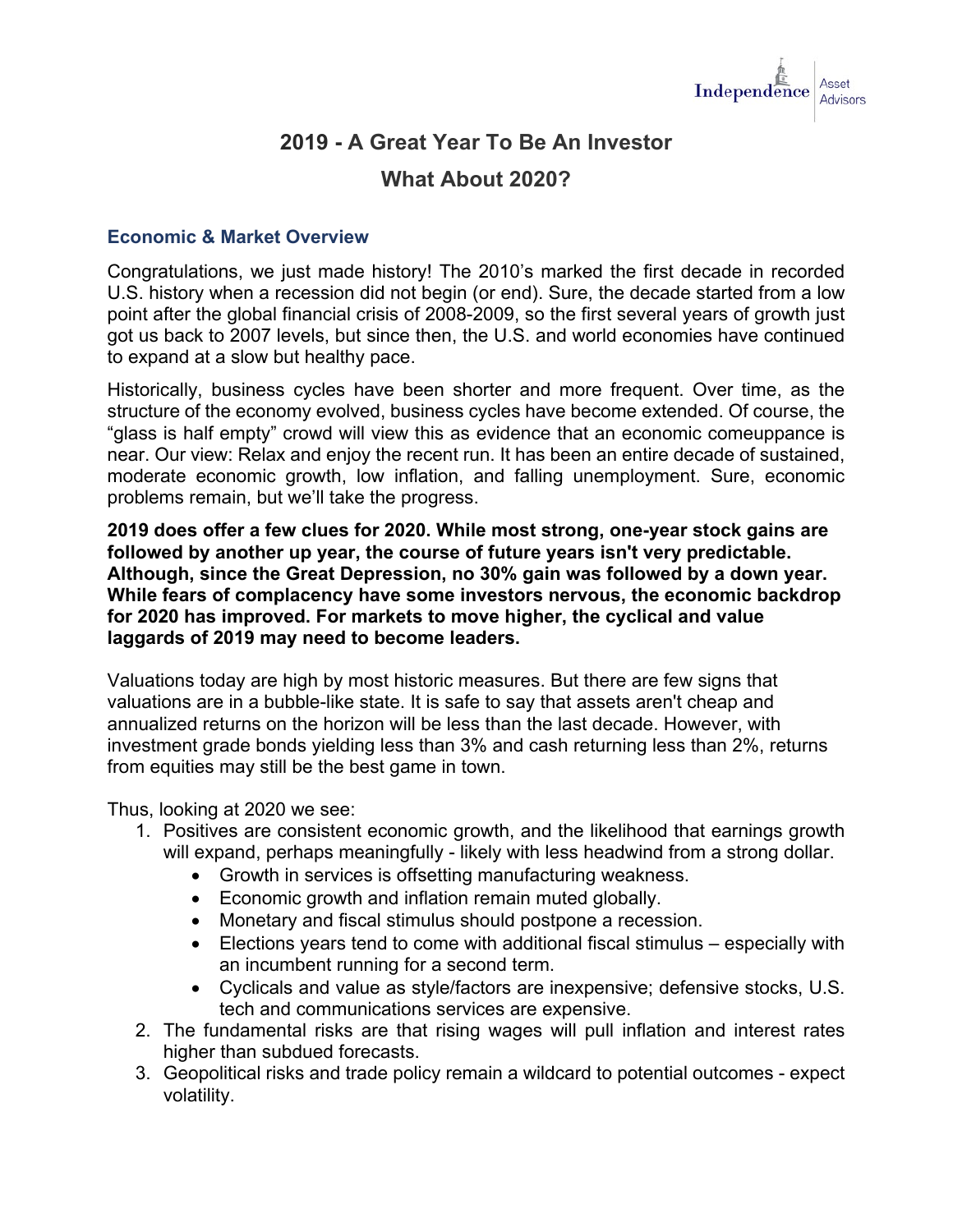| 2010                                                     | 2011                                              | 2012                                                     | 2013                                                       | 2014                                                     | 2015                                                     | 2016                                                        | 2017                                                        | 2018                                                     | 2019                                                     |
|----------------------------------------------------------|---------------------------------------------------|----------------------------------------------------------|------------------------------------------------------------|----------------------------------------------------------|----------------------------------------------------------|-------------------------------------------------------------|-------------------------------------------------------------|----------------------------------------------------------|----------------------------------------------------------|
| Energy<br>Infrastructur<br>e<br>35.9%                    | Energy<br>Infrastructur<br>e<br>13.9%             | U.S. SMID<br>Equity<br>17.9%                             | U.S. SMID<br>Equity<br>36.8%                               | <b>U.S. REITS</b><br>32.0%                               | <b>U.S. REITS</b><br>4.5%                                | Energy<br>Infrastructur<br>e<br>18.3%                       | <b>Developed</b><br>Foreign<br>Equity<br>25.0%              | <b>\$CAD</b><br>Investment<br><b>Grade Bonds</b><br>2.1% | U.S. Large<br><b>Cap Equity</b><br>31.5%                 |
| <b>U.S. REITS</b><br>28.1%                               | <b>U.S. REITS</b><br>9.4%                         | <b>Developed</b><br>Foreign<br>Equity<br>17.3%           | U.S. Large<br>Cap Equity<br>32.4%                          | U.S. Large<br><b>Cap Equity</b><br>13.7%                 | <b>\$CAD</b><br>Investment<br><b>Grade Bonds</b><br>3.1% | U.S. SMID<br>Equity<br>17.6%                                | U.S. Large<br><b>Cap Equity</b><br>21.8%                    | U.S. Cash &<br><b>Reserves</b><br>1.9%                   | U.S. SMID<br>Equity<br>27.8%                             |
| U.S. SMID<br>Equity<br>26.7%                             | U.S.<br>Investment<br><b>Grade Bonds</b><br>7.8%  | <b>U.S. REITS</b><br>17.1%                               | Energy<br>Infrastructur<br>$\mathsf e$<br>27.6%            | 60%/40%<br>Blend<br>10.6%                                | U.S. Large<br>Cap Equity<br>1.4%                         | U.S. High<br>Yield<br>17.1%                                 | U.S. SMID<br>Equity<br>16.8%                                | <b>Bank Loans</b><br>0.4%                                | <b>U.S. REITS</b><br>23.1%                               |
| U.S. High<br>Yield<br>15.1%                              | \$CAD<br>Investment<br><b>Grade Bonds</b><br>6.3% | U.S. Large<br><b>Cap Equity</b><br>16.0%                 | <b>Developed</b><br>Foreign<br>Equity<br>22.8%             | 40%/60%<br>Blend<br>9.1%                                 | 60%/40%<br>Blend<br>1.3%                                 | U.S. Large<br><b>Cap Equity</b><br>12.0%                    | 60%/40%<br><b>Blend</b><br>14.2%                            | <b>U.S.</b><br>Investment<br><b>Grade Bonds</b><br>0.0%  | 60%/40%<br>Blend<br>22.4%                                |
| U.S. Large<br><b>Cap Equity</b><br>15.1%                 | 40%/60%<br>Blend<br>5.8%                          | U.S. High<br>Yield<br>15.8%                              | 60%/40%<br><b>Blend</b><br>17.6%                           | U.S. SMID<br>Equity<br>7.1%                              | 40%/60%<br>Blend<br>1.1%                                 | <b>Bank Loans</b><br>10.2%                                  | 40%/60%<br>Blend<br>10.6%                                   | 40%/60%<br>Blend<br>$-1.5%$                              | <b>Developed</b><br>Foreign<br>Equity<br>22.0%           |
| 60%/40%<br><b>Blend</b><br>12.1%                         | U.S. High<br>Yield<br>5.0%                        | 60%/40%<br><b>Blend</b><br>11.3%                         | 40%/60%<br>Blend<br>10.7%                                  | U.S.<br>Investment<br><b>Grade Bonds</b><br>6.0%         | <b>U.S.</b><br>Investment<br><b>Grade Bonds</b><br>0.6%  | 60%/40%<br><b>Blend</b><br>8.3%                             | U.S. High<br>Yield<br>7.5%                                  | U.S. High<br>Yield<br>$-2.1%$                            | 40%/60%<br>Blend<br>17.8%                                |
| 40%/60%<br>Blend<br>10.4%                                | 60%/40%<br>Blend<br>4.7%                          | <b>Bank Loans</b><br>9.7%                                | U.S. High<br>Yield<br>7.4%                                 | Energy<br>Infrastructur<br>e<br>4.8%                     | U.S. Cash &<br><b>Reserves</b><br>0.1%                   | U.S. REITS<br>6.7%                                          | <b>Bank Loans</b><br>4.1%                                   | 60%/40%<br>Blend<br>$-2.4%$                              | U.S. High<br>Yield<br>14.3%                              |
| <b>Bank Loans</b><br>10.1%                               | U.S. Large<br><b>Cap Equity</b><br>2.1%           | 40%/60%<br>Blend<br>9.0%                                 | <b>Bank Loans</b><br>5.3%                                  | <b>\$CAD</b><br>Investment<br><b>Grade Bonds</b><br>3.9% | <b>Bank Loans</b><br>$-0.7%$                             | 40%/60%<br>Blend<br>6.4%                                    | U.S. REITS<br>3.8%                                          | U.S. REITS<br>$-4.2%$                                    | <b>U.S.</b><br>Investment<br><b>Grade Bonds</b><br>8.7%  |
| <b>Developed</b><br>Foreign<br>Equity<br>7.8%            | <b>Bank Loans</b><br>1.5%                         | Energy<br>Infrastructur<br>e<br>4.8%                     | U.S. REITS<br>1.2%                                         | U.S. High<br>Yield<br>2.5%                               | <b>Developed</b><br>Foreign<br>Equity<br>$-0.8%$         | <b>U.S.</b><br>Investment<br><b>Grade Bonds</b><br>2.7%     | <b>U.S.</b><br>Investment<br><b>Grade Bonds</b><br>3.5%     | U.S. Large<br><b>Cap Equity</b><br>$-4.4%$               | <b>Bank Loans</b><br>8.6%                                |
| <b>U.S.</b><br>Investment<br><b>Grade Bonds</b><br>6.5%  | U.S. Cash &<br><b>Reserves</b><br>0.1%            | <b>U.S.</b><br>Investment<br><b>Grade Bonds</b><br>4.2%  | <b>\$CAD</b><br>Investment<br><b>Grade Bonds</b><br>0.3%   | <b>Bank Loans</b><br>1.6%                                | U.S. SMID<br>Equity<br>$-2.9%$                           | <b>Developed</b><br>Foreign<br>Equity<br>1.0%               | U.S. Cash &<br><b>Reserves</b><br>0.9%                      | U.S. SMID<br>Equity<br>$-10.0%$                          | Energy<br>Infrastructur<br>e<br>6.6%                     |
| <b>\$CAD</b><br>Investment<br><b>Grade Bonds</b><br>3.9% | U.S. SMID<br>Equity<br>$-2.5%$                    | <b>\$CAD</b><br>Investment<br><b>Grade Bonds</b><br>1.4% | U.S. Cash &<br><b>Reserves</b><br>0.1%                     | U.S. Cash &<br><b>Reserves</b><br>0.0%                   | U.S. High<br>Yield<br>$-4.5%$                            | U.S. Cash &<br><b>Reserves</b><br>0.3%                      | <b>\$CAD</b><br>Investment<br><b>Grade Bonds</b><br>$-0.8%$ | Energy<br>Infrastructur<br>e<br>$-12.4%$                 | U.S. Cash &<br><b>Reserves</b><br>2.3%                   |
| U.S. Cash &<br><b>Reserves</b><br>0.1%                   | <b>Developed</b><br>Foreign<br>Equity<br>$-12.1%$ | U.S. Cash &<br><b>Reserves</b><br>0.1%                   | <b>U.S.</b><br>Investment<br><b>Grade Bonds</b><br>$-2.0%$ | <b>Developed</b><br>Foreign<br>Equity<br>$-4.9%$         | Energy<br>Infrastructur<br>e<br>$-32.6%$                 | <b>\$CAD</b><br>Investment<br><b>Grade Bonds</b><br>$-0.3%$ | Energy<br>Infrastructur<br>e<br>$-6.5%$                     | <b>Developed</b><br>Foreign<br>Equity -<br>13.8%         | <b>\$CAD</b><br>Investment<br><b>Grade Bonds</b><br>2.1% |

#### **Ten-Year Total Returns by Asset Class**

Source: eVestment and Black Diamond

**In honor of my beloved father-in-law and founder of Vanguard, John C. Bogle, who passed away last January, I have taken some of his most sage advice and put it in the context of today's investment environment. For 38 years he was a generous mentor and I never tired of discussing (sometimes debating) investing with him. Simplifying the complex and educating investors was his passion, not just his profession. The following pearls of his wisdom seem apropos for investors today.**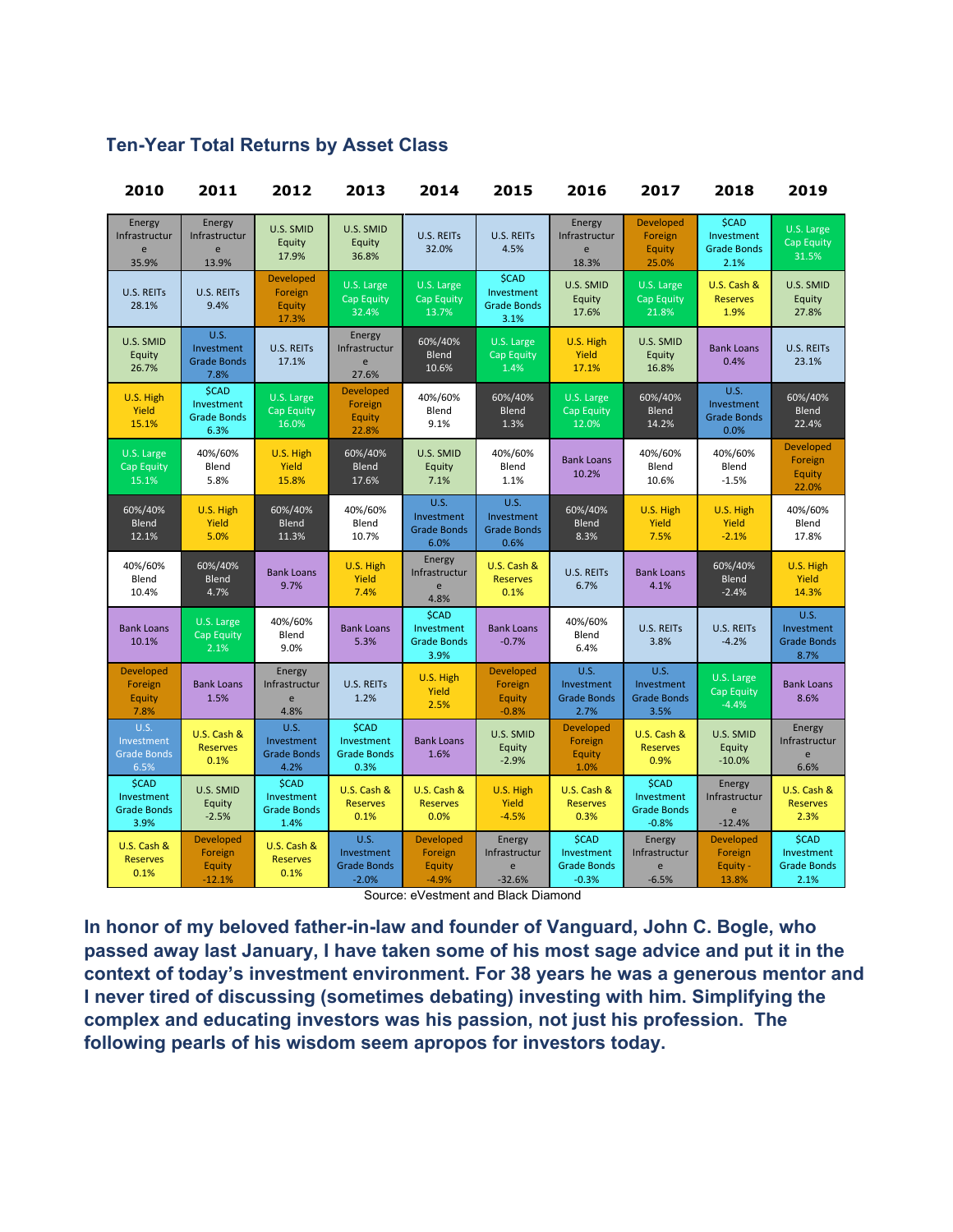#### **The Power of Persistence**

**"The idea that a bell rings to signal when an investor should get out or back into the stock market is simply not credible. …I don't know anybody who has done it successfully and consistently. And I don't know anybody who knows anybody who has…" John C. Bogle, "Common Sense on Mutual Funds", 1999.**

In fact, Wall Street and large bank economists are notoriously bad at forecasting the next calendar year's stock market return. Since 2000, the consensus forecast has predicted positive market (S&P 500) returns every year for the last 20 years, but they actually fell six times – a directional error ratio of 30%. Bespoke Investment Group calculated the median 20 year consensus calendar year forecast for stocks to rise 9.8%. In fact, the S&P 500 rose 5.5% on average. The gap between the median forecast and the market return points to a magnitude error of 44%. Interestingly, the consensus forecast for 2008, the year the market fell 39%, was for an 11% gain!

What can we conclude? Forget stock market forecasts.

**Trying to time the next market, as Bogle would say, "is a fool's errand." The best approach is to determine your long-term investment allocation and "Stay the Course," another favorite Bogle admonishment.**

With that in mind, we charted the last 20 years of market returns to demonstrate to power of picking an asset allocation and sticking with it.

Not surprisingly, investors that stayed the course and held through the last market downturn earned an attractive 8.4% compounded annual gain from the S&P 500 pre-crash high in October 2008.



Source: eVestment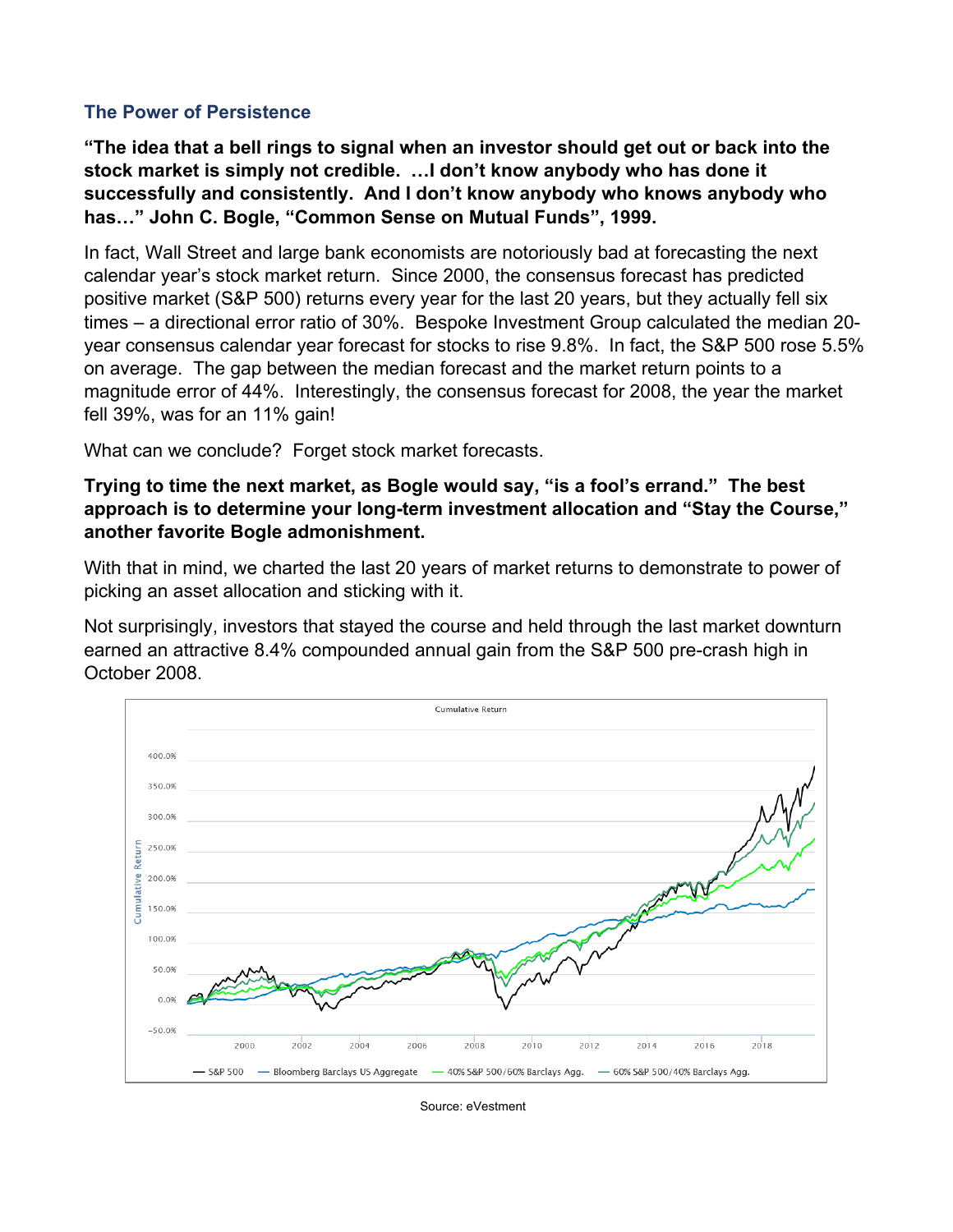It is also interesting to note what more diversified investors would have earned with a more conservative 60% stock and 40% bond (60/40) allocation, or capital preservation-oriented 40% stock and 60% bond (40/60) allocation over the same time period. In the table below, we chose October 2007 to start a second data series range since this was the pre-crisis market high. Diversified investors also did well in both the 12-year (peak to current) and the 22-year periods, earning nearly identical returns of 7% for the 60/40 investor and 6.2% for the 40/60 investor.

| <b>Index</b> | Range                         | <b>Cumulative</b> | <b>Annualized</b> | Range                         | <b>Cumulative</b> | <b>Annualized</b> |
|--------------|-------------------------------|-------------------|-------------------|-------------------------------|-------------------|-------------------|
| S&P 500      | Jan 1998<br>to<br>Nov<br>2019 | 390%              | 7.5%              | Oct 2007<br>to<br>Nov<br>2019 | 167%              | 8.4%              |
| BB Agg.      |                               | 188%              | 4.9%              |                               | 66%               | 4.3%              |
| 60/40 Blend  |                               | 330%              | 6.9%              |                               | 128%              | 7.0%              |
| 40/60 Blend  |                               | 272%              | 6.2%              |                               | 108%              | 6.2%              |

Source: eVestment

### **So why invest in anything but stocks?**

It depends on your time horizon and risk tolerance.

**"In a world of boxcar total returns on stocks, risk is often ignored, bonds deemed irrelevant, and income old-fashioned, but when the going gets tough, all three – risk, bonds, and income – will come into their own again." John C. Bogle, Bogle on Investing: The First Fifty Years, speech from April 2000.**

We do not consider volatility as risk, but as stock market noise created by fear and greed and short-termism. We consider the risk of loss as the most important risk investors should consider. 15% volatility over a long investment horizon doesn't sounds so bad, but how would you like to experience the 51% peak to trough drawdown that U.S. stocks experienced in 2008-2009 again? The chart below shows market risk measures for stocks and bonds and simple U.S. stock/bond diversified portfolios.

| 2007 - 2019 (Peak-to-Peak) Risk Measures    |                   |                                         |  |  |
|---------------------------------------------|-------------------|-----------------------------------------|--|--|
| (The 20-Year numbers are nearly identical.) |                   |                                         |  |  |
|                                             |                   | Stocks Volatility 14.9%Drawdown (51.0%) |  |  |
|                                             |                   | Bonds Volatility 3.3%Drawdown (1.3%)    |  |  |
|                                             |                   | 60/40 Volatility 9.0%Drawdown (32.5%)   |  |  |
|                                             |                   | 40/60 Volatility 6.3%Drawdown (21.3%)   |  |  |
|                                             | Source: eVestment |                                         |  |  |

We believe most investors with less than a 20-year time horizon should have a diversified portfolio. Your asset allocation is best set by considering both your investment time horizon and your tolerance for mark-to-market drawdowns. Generally, the shorter your time horizon, the more you need to diversify away equity risk with an increasingly high-quality bond allocation. In other words, if you can't hold through a major drawdown, diversify to minimize that risk.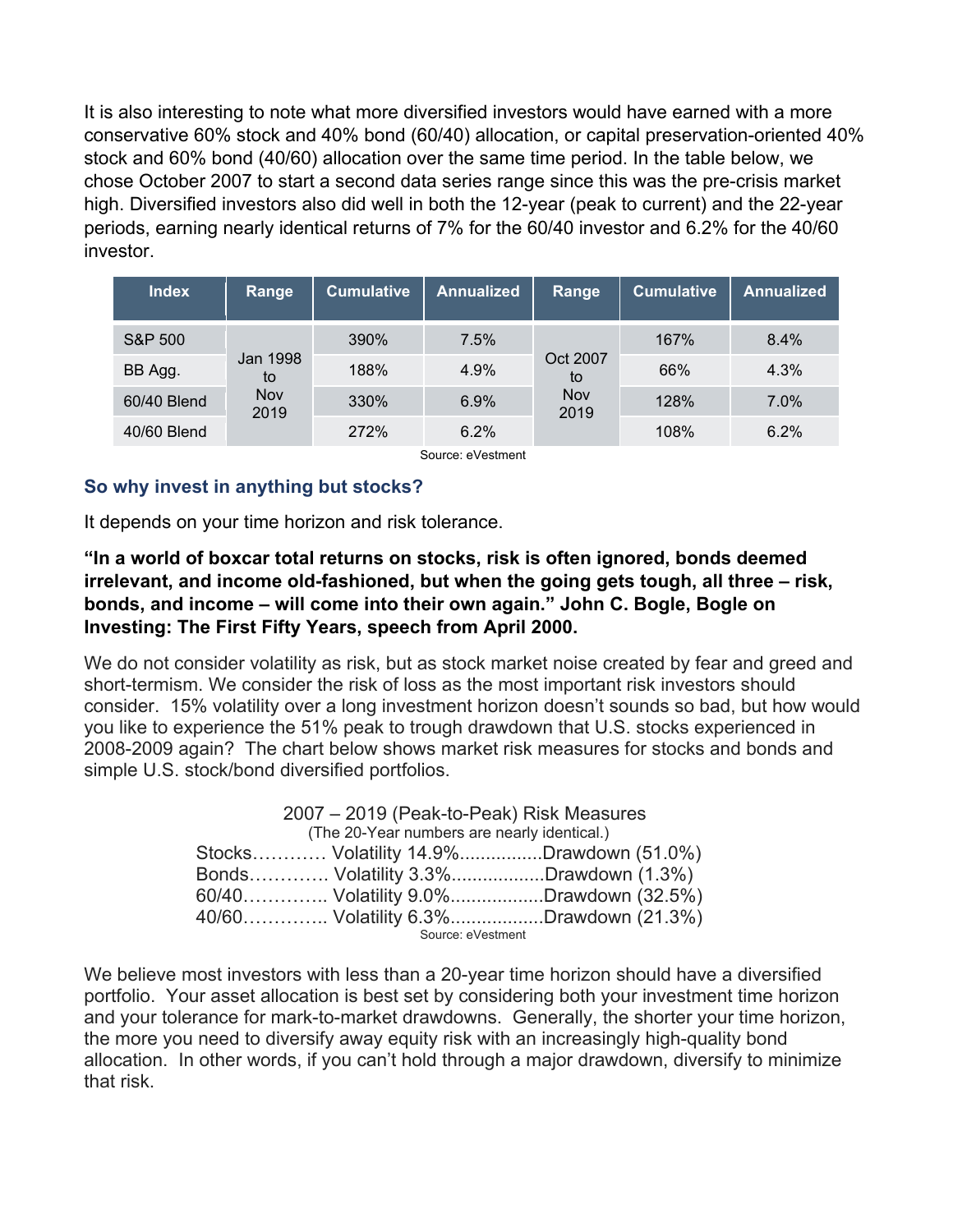What was true in early 2000 and again in 2008 will be true again in the next major downturn. Bonds are the ballast to keep a portfolio upright and to provide liquidity in tough times.

### **Price matters**

This bull market started when the S&P 500 Price to Earnings (P/E) ratio was at 12 to 14 times earnings. The current P/E ratio is 21.5x vs. a historic average of 16.6x. Better to add to equities when valuations (P/E) are low than when they are high.

Of course, Bogle might argue about active management vs. indexing, but not about how much price matters. He was known to invest in index funds other than the Vanguard 500, including Total Stock Market (more diversification), and Dividend Growth and Dividend Appreciation funds (higher quality value oriented). He even invested in actively managed funds like Windsor Fund during John Neff's management and Vanguard's PrimeCap Fund more recently. He acknowledges that there are some persistently good active managers, but believed the average investor could not consistently find them or would find them late and buy yesterday's winners. The important message Bogle delivered to me at an institutional level was not passive over active, but that cost matters – don't over pay for active management.

The graph below shows the S&P 500 index in green (right scale) against the Price-to-Earnings ratio in blue (left scale) since 1970. Dotted & grey lines show historic average and median P/E.



Source: Bloomberg